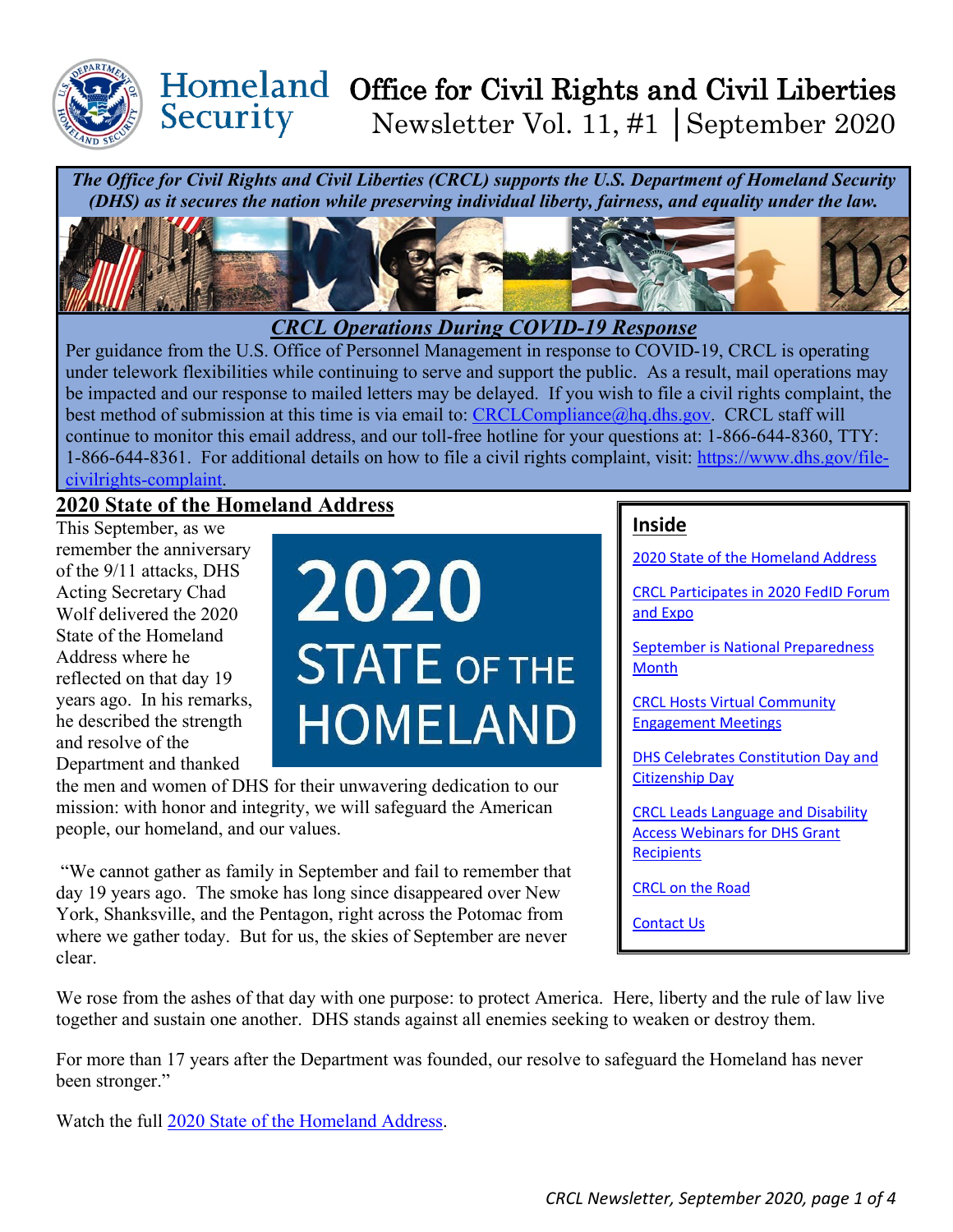# <span id="page-1-0"></span>**CRCL Deputy Officer Participates in 2020 Federal Identity Forum & Expo**

 Expo (FedID). The FedID Forum is a multi-day toughest identity challenges. Mr. Mina spoke on bias concerns related to facial recognition technology. This month, CRCL Deputy Officer Peter Mina participated in the 2020 Federal Identity Forum & event focused on bringing together identity experts to share information on U.S. Government identity programs and discuss the federal government's the panel, "Finding Common Ground on the Use of Facial Recognition," which covered privacy and



 civil rights and civil liberties concerns are integrated into programs across the Department. Mr. Mina also During the discussion, Mr. Mina expanded on CRCL's goals and functions, as well as the most pressing concerns regarding the use of facial recognition technology. Specifically, CRCL is focused on ensuring that discussed CRCL's community engagement function that hears feedback from a wide array of stakeholders regarding facial recognition technologies, as well as CRCL's public complaint process for individuals who believe their rights have been violated by DHS policies or personnel.

 technology is implemented. Therefore, it is of the utmost importance that the most accurate algorithms are Accuracy and reliability of facial recognition technology varies depending on how the technology is employed. Legal and civil rights and liberties policy implications of facial recognition technology depend on how the employed and evaluated in accordance to each use of the technology and that the civil rights and civil liberties equities are considered from the start.

# <span id="page-1-1"></span>**September is National Preparedness Month**

yourself! [Ready.gov](http://www.ready.gov/) featured specific steps to strengthen your Disasters don't wait. Make your plan today. September is [National](https://urldefense.us/v3/__https:/lnks.gd/l/eyJhbGciOiJIUzI1NiJ9.eyJidWxsZXRpbl9saW5rX2lkIjoxMDAsInVyaSI6ImJwMjpjbGljayIsImJ1bGxldGluX2lkIjoiMjAyMDA5MDMuMjY1OTEwNjEiLCJ1cmwiOiJodHRwczovL3d3dy5yZWFkeS5nb3Yvc2VwdGVtYmVyIn0.RavAqsTb9we7CQdzxvykCwOFGkRUolHqXKqI-RTRh7Y/s/928979907/br/83217684093-l__;!!BClRuOV5cvtbuNI!TKg9aywmYO9Rb-IqvpfewBFFXAJXLtl3kyzdgq62B7ZjeDsmJUPzYB2BDSlBXrMAZ5jhL4Ev$)  [Preparedness Month](https://urldefense.us/v3/__https:/lnks.gd/l/eyJhbGciOiJIUzI1NiJ9.eyJidWxsZXRpbl9saW5rX2lkIjoxMDAsInVyaSI6ImJwMjpjbGljayIsImJ1bGxldGluX2lkIjoiMjAyMDA5MDMuMjY1OTEwNjEiLCJ1cmwiOiJodHRwczovL3d3dy5yZWFkeS5nb3Yvc2VwdGVtYmVyIn0.RavAqsTb9we7CQdzxvykCwOFGkRUolHqXKqI-RTRh7Y/s/928979907/br/83217684093-l__;!!BClRuOV5cvtbuNI!TKg9aywmYO9Rb-IqvpfewBFFXAJXLtl3kyzdgq62B7ZjeDsmJUPzYB2BDSlBXrMAZ5jhL4Ev$) (NPM) and a great time to plan for and practice safety with your family, co-workers, school, neighbors, and knowledge of preparedness each week in September:

- September 1-5: [Make A Plan:](https://urldefense.us/v3/__https:/lnks.gd/l/eyJhbGciOiJIUzI1NiJ9.eyJidWxsZXRpbl9saW5rX2lkIjoxMDEsInVyaSI6ImJwMjpjbGljayIsImJ1bGxldGluX2lkIjoiMjAyMDA5MDMuMjY1OTEwNjEiLCJ1cmwiOiJodHRwczovL3d3dy5yZWFkeS5nb3YvcGxhbiJ9.x656tDydbFqmoLCXcxsc3zaMMnr0lq4fgaAvT5BWYIo/s/928979907/br/83217684093-l__;!!BClRuOV5cvtbuNI!TKg9aywmYO9Rb-IqvpfewBFFXAJXLtl3kyzdgq62B7ZjeDsmJUPzYB2BDSlBXrMAZ6Xo-S7d$) Talk with your family and create an emergency plan;
- September 6-12: [Build A Kit:](https://urldefense.us/v3/__https:/lnks.gd/l/eyJhbGciOiJIUzI1NiJ9.eyJidWxsZXRpbl9saW5rX2lkIjoxMDIsInVyaSI6ImJwMjpjbGljayIsImJ1bGxldGluX2lkIjoiMjAyMDA5MDMuMjY1OTEwNjEiLCJ1cmwiOiJodHRwczovL3d3dy5yZWFkeS5nb3Yva2l0In0.BexiYXTLtEjP9TZ3sWhxJa4eX3KVcHJtNp6hn34kkkk/s/928979907/br/83217684093-l__;!!BClRuOV5cvtbuNI!TKg9aywmYO9Rb-IqvpfewBFFXAJXLtl3kyzdgq62B7ZjeDsmJUPzYB2BDSlBXrMAZ82Eqzg4$) Identify and set aside emergency supplies to keep at home. Don't forget to pack supplies in case you need to leave your home or evacuate;
- September 13-19: [Prepare for Disasters:](https://urldefense.us/v3/__https:/lnks.gd/l/eyJhbGciOiJIUzI1NiJ9.eyJidWxsZXRpbl9saW5rX2lkIjoxMDMsInVyaSI6ImJwMjpjbGljayIsImJ1bGxldGluX2lkIjoiMjAyMDA5MDMuMjY1OTEwNjEiLCJ1cmwiOiJodHRwczovL3d3dy5yZWFkeS5nb3YvYmUtaW5mb3JtZWQifQ.eRiQqEzpaEg0zFaWS_S6JYxD_WaSlMs51bJpWS47b8E/s/928979907/br/83217684093-l__;!!BClRuOV5cvtbuNI!TKg9aywmYO9Rb-IqvpfewBFFXAJXLtl3kyzdgq62B7ZjeDsmJUPzYB2BDSlBXrMAZyjXTyQS$) Know what disasters and hazards could affect your area and take steps to prepare for them; and



• September 20-26: [Teach Youth About Preparedness:](https://urldefense.us/v3/__https:/lnks.gd/l/eyJhbGciOiJIUzI1NiJ9.eyJidWxsZXRpbl9saW5rX2lkIjoxMDQsInVyaSI6ImJwMjpjbGljayIsImJ1bGxldGluX2lkIjoiMjAyMDA5MDMuMjY1OTEwNjEiLCJ1cmwiOiJodHRwczovL3d3dy5yZWFkeS5nb3Yva2lkcyJ9.Ng7S3OFgIGYDGiiPomlM7SBAbuSNwlhsJSfNDEKhP1U/s/928979907/br/83217684093-l__;!!BClRuOV5cvtbuNI!TKg9aywmYO9Rb-IqvpfewBFFXAJXLtl3kyzdgq62B7ZjeDsmJUPzYB2BDSlBXrMAZzz6279X$) Share preparedness advice with your kids and their friends. These tips about staying safe can be fun and easy!

[Instagram,](https://urldefense.us/v3/__https:/lnks.gd/l/eyJhbGciOiJIUzI1NiJ9.eyJidWxsZXRpbl9saW5rX2lkIjoxMDcsInVyaSI6ImJwMjpjbGljayIsImJ1bGxldGluX2lkIjoiMjAyMDA5MDMuMjY1OTEwNjEiLCJ1cmwiOiJodHRwczovL3d3dy5pbnN0YWdyYW0uY29tL2ZlbWEvIn0.A6AavAwvUFi-s1NXceAkJV3Njl7pLAYzTR2_JYWS7O8/s/928979907/br/83217684093-l__;!!BClRuOV5cvtbuNI!TKg9aywmYO9Rb-IqvpfewBFFXAJXLtl3kyzdgq62B7ZjeDsmJUPzYB2BDSlBXrMAZ0fTOjeC$) and [Facebook](https://urldefense.us/v3/__https:/lnks.gd/l/eyJhbGciOiJIUzI1NiJ9.eyJidWxsZXRpbl9saW5rX2lkIjoxMDgsInVyaSI6ImJwMjpjbGljayIsImJ1bGxldGluX2lkIjoiMjAyMDA5MDMuMjY1OTEwNjEiLCJ1cmwiOiJodHRwczovL3d3dy5mYWNlYm9vay5jb20vRkVNQSJ9.05l3IezgKzoA-yT_VkYJYbEpfcHJu0rWX0-y_3H3TWU/s/928979907/br/83217684093-l__;!!BClRuOV5cvtbuNI!TKg9aywmYO9Rb-IqvpfewBFFXAJXLtl3kyzdgq62B7ZjeDsmJUPzYB2BDSlBXrMAZyky2A3y$) using the hashtag #BeReady. Visit<www.ready.gov/september>to learn more about NPM and find tools, tips, and resources to help you stay safe and participate. Are you a social media user? Follow FEMA on social media platforms: [Twitter,](https://urldefense.us/v3/__https:/lnks.gd/l/eyJhbGciOiJIUzI1NiJ9.eyJidWxsZXRpbl9saW5rX2lkIjoxMDYsInVyaSI6ImJwMjpjbGljayIsImJ1bGxldGluX2lkIjoiMjAyMDA5MDMuMjY1OTEwNjEiLCJ1cmwiOiJodHRwczovL3R3aXR0ZXIuY29tL2ZlbWEifQ.8ZuCdieRQ03XF85YPpbgYdcNHaWan2SXiS7FB05Zm_M/s/928979907/br/83217684093-l__;!!BClRuOV5cvtbuNI!TKg9aywmYO9Rb-IqvpfewBFFXAJXLtl3kyzdgq62B7ZjeDsmJUPzYB2BDSlBXrMAZwofOR9H$)

To learn more about personal and community preparedness, please visit [w](https://urldefense.us/v3/__https:/lnks.gd/l/eyJhbGciOiJIUzI1NiJ9.eyJidWxsZXRpbl9saW5rX2lkIjoxMDksInVyaSI6ImJwMjpjbGljayIsImJ1bGxldGluX2lkIjoiMjAyMDA5MDMuMjY1OTEwNjEiLCJ1cmwiOiJodHRwOi8vd3d3LnJlYWR5Lmdvdi8ifQ.REhhWwHZ8IzAow6JsbqGBhYIl-vN3us61Xwjhd0aHYk/s/928979907/br/83217684093-l__;!!BClRuOV5cvtbuNI!TKg9aywmYO9Rb-IqvpfewBFFXAJXLtl3kyzdgq62B7ZjeDsmJUPzYB2BDSlBXrMAZ4OZ75jR$)[ww.ready.go](www.ready.gov)[v.](https://urldefense.us/v3/__https:/lnks.gd/l/eyJhbGciOiJIUzI1NiJ9.eyJidWxsZXRpbl9saW5rX2lkIjoxMDksInVyaSI6ImJwMjpjbGljayIsImJ1bGxldGluX2lkIjoiMjAyMDA5MDMuMjY1OTEwNjEiLCJ1cmwiOiJodHRwOi8vd3d3LnJlYWR5Lmdvdi8ifQ.REhhWwHZ8IzAow6JsbqGBhYIl-vN3us61Xwjhd0aHYk/s/928979907/br/83217684093-l__;!!BClRuOV5cvtbuNI!TKg9aywmYO9Rb-IqvpfewBFFXAJXLtl3kyzdgq62B7ZjeDsmJUPzYB2BDSlBXrMAZ4OZ75jR$)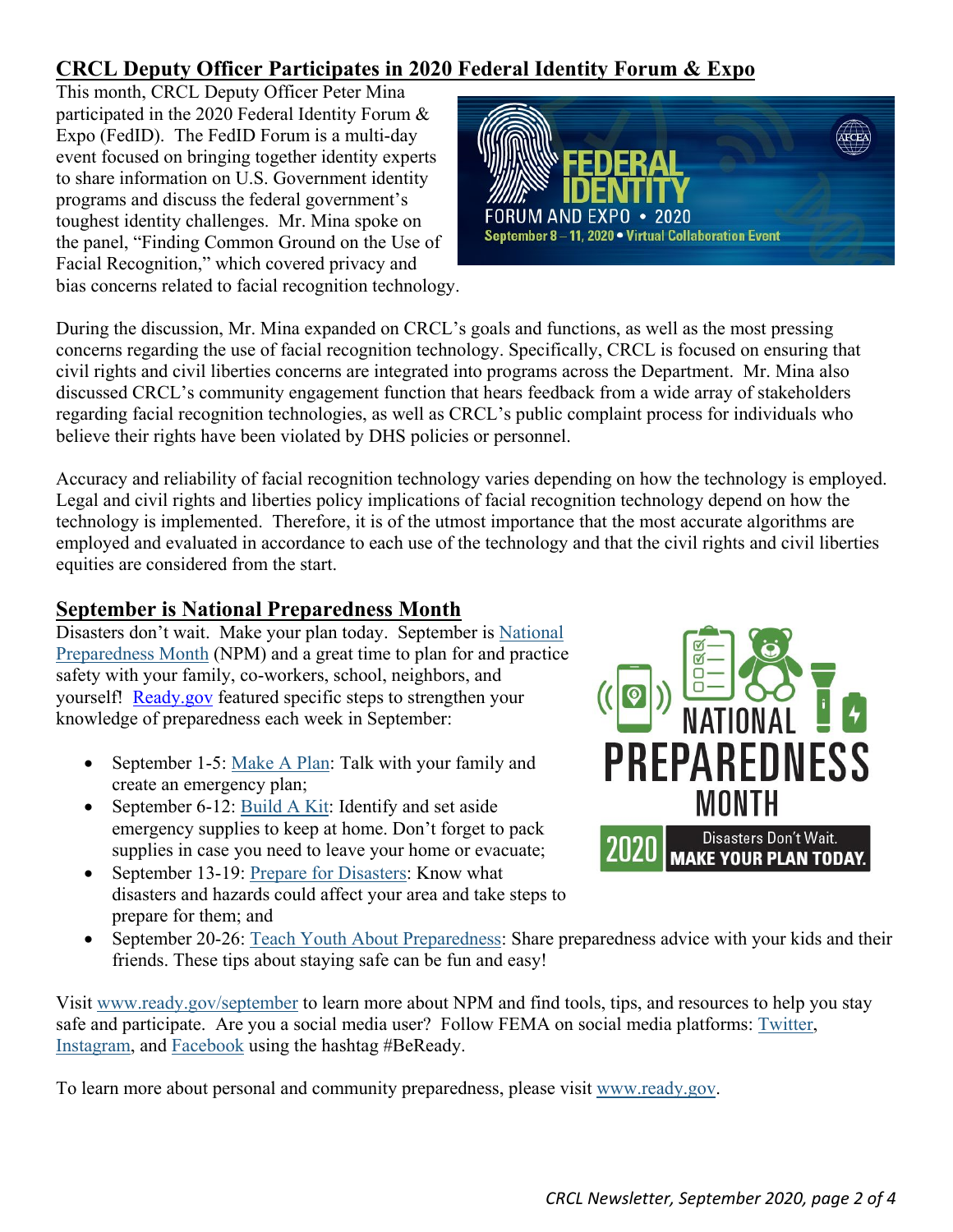# <span id="page-2-0"></span> **CRCL Hosts Virtual Meetings with Chicago and Atlanta Stakeholders**

 In the midst of the ongoing global health pandemic, CRCL continues to engage with community leaders, state well as recent protests and civil unrest. CRCL will continue to work with communities and DHS Components to address concerns and provide an open forum for public grievances and redress. and local law enforcement, regional DHS officials, advocacy groups, and other stakeholders through virtual and telephonic meetings. This past month, CRCL met with stakeholders in Chicago and Atlanta, which garnered feedback that included the continuing pandemic and its impacts on DHS operations and the local community, as

## <span id="page-2-1"></span>**DHS Celebrates Constitution Day and Citizenship Day**

Each September 17, we observe Constitution Day, a day to remember and honor the signing of the U.S. Constitution by our country's Founding Fathers in 1787. For the past 225 years, the Constitution has served as the supreme law of the land, and along with the Bill of Rights and other



Celebrate the Constitution! September 17th is Constitution Day.

amendments, define our government and guarantee our rights and liberties. During this time, DHS encourages Americans to reflect on the rights and responsibilities of citizenship and what it means to be a U.S. citizen.

 We also recognize people who are taking steps to become U.S. citizens. To help them prepare, USCIS offers study resources for the civics and English portions of the naturalization interview and test. The Constitution and the rights and responsibilities of citizenship are important in the U.S. and prospective citizens may see these items in several places on the naturalization test. There are many questions on the civics test on these two topics, such as, "What is the supreme law of the land?" and "What are two rights of everyone living in the United States?"

[Read more about materials for learners and teachers](https://www.uscis.gov/citizenship/resources-for-educational-programs/constitution-day-and-citizenship-day) that are related to this important day.

## <span id="page-2-2"></span>**CRCL Conducts Language Access and Disability Access Webinars for Grant Recipients**

 organizations receiving grants and other types of financial assistance from DHS. Recipients of DHS financial language access policy and procedures to assist recipients in fulfilling their obligation to take reasonable steps CRCL continues its monthly webinars series to provide technical assistance on civil rights requirements to assistance are prohibited from discriminating in their programs and activities on the basis of race, color, national origin (including language), disability, age, sex, or religion. The September webinar focused on developing a to provide meaningful access to persons with limited English proficiency. The upcoming October webinar will focus on ensuring effective communication and access to programs and services for persons with disabilities, including developing a reasonable accommodation process. For more information, or to register for a webinar, email: [CivilRightsEvaluation@hq.dhs.gov.](mailto:CivilRightsEvaluation@hq.dhs.gov) For more information on recipient civil rights requirements and presentations from previous webinars, visit: [https://www.dhs.gov/resources-recipients-dhs-financial-assistance.](https://www.dhs.gov/resources-recipients-dhs-financial-assistance)

## <span id="page-2-3"></span>**CRCL on the Road, September\***

CRCL convened a series of teleconference calls with CRCL convened a series of teleconference calls w<br>diverse ethnic and community-based stakeholders diverse ethnic and community-based stakeholders diverse ethnic and community-based stakeholders diverse ethnic and and organizations. and organizations.

*Phoenix, Arizona*<br>CRCL convened a series of teleconference calls with CRCL convened a series of teleconference calls with